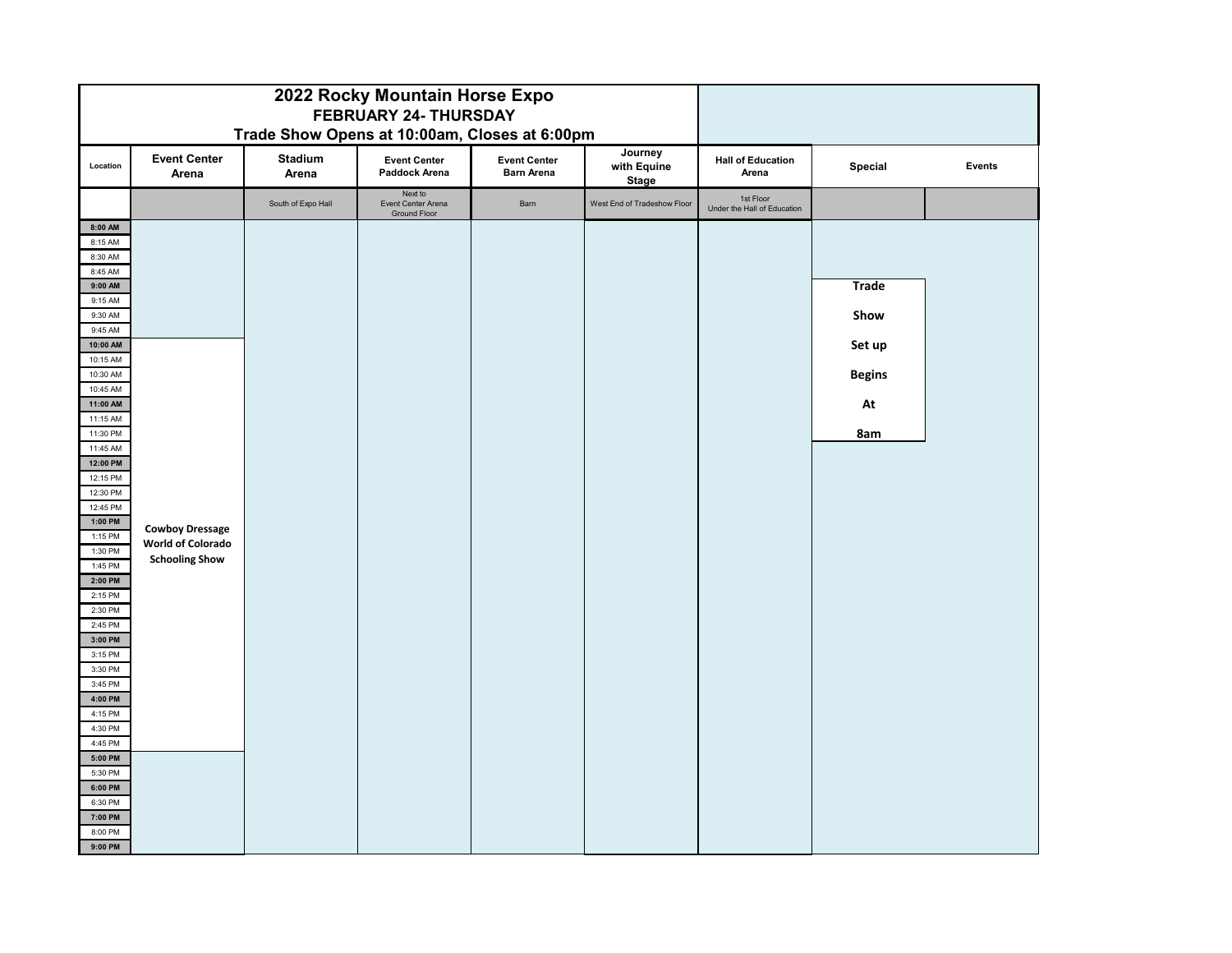| 2022 Rocky Mountain Horse Expo<br><b>FEBRUARY 25 - FRIDAY</b> |                                          |                         |                                                      |                                          |                                 |                                          |                           |                         |
|---------------------------------------------------------------|------------------------------------------|-------------------------|------------------------------------------------------|------------------------------------------|---------------------------------|------------------------------------------|---------------------------|-------------------------|
| Trade Show Opens at 10:00am, Closes at 6:00pm                 |                                          |                         |                                                      |                                          |                                 |                                          |                           |                         |
| Location                                                      | <b>Event Center</b><br>Arena             | <b>Stadium</b><br>Arena | <b>Event Center</b><br>Paddock Arena                 | <b>Event Center</b><br><b>Barn Arena</b> | Journey<br>with Equine<br>Stage | <b>Hall of Education</b><br>Arena        | <b>Special</b>            | Events                  |
|                                                               |                                          | South of Expo Hall      | Next to<br>Event Center Arena<br><b>Ground Floor</b> | Barn                                     | West End of Tradeshow Floor     | 1st Floor<br>Under the Hall of Education |                           |                         |
| 8:00 AM                                                       |                                          | Nonny Largent           | Cody Harrison                                        |                                          |                                 |                                          |                           |                         |
| 8:15 AM                                                       |                                          | Riding the Cowboy       | Steps to                                             |                                          |                                 |                                          |                           | <b>Trade Show</b>       |
| 8:30 AM                                                       | Gwen Kaawaloa                            | Dressage                | long reining                                         |                                          | Josh Nichol                     |                                          |                           | 10am - 6pm              |
| 8:45 AM<br>9:00 AM                                            | <b>Dressage Basics</b><br>for all riding | Challenge Court         |                                                      | Alecz Adams                              | Relational<br>Horsemanship      | Larry Whitesell                          |                           |                         |
| 9:15 AM                                                       | Disciplines                              |                         |                                                      | Healing                                  |                                 | Understanding what brings                | <b>Breyer West Fest</b>   |                         |
| 9:30 AM                                                       |                                          |                         | Mike Brashear                                        | with                                     |                                 | out the gait                             | 10am-6pm                  |                         |
| 9:45 AM                                                       |                                          |                         | Biomechanics                                         | horses                                   |                                 | of a gaited horse                        |                           |                         |
| 10:00 AM                                                      | Josh Nichol                              |                         |                                                      | Terri Wagner                             |                                 | Jessica Roberts                          |                           |                         |
| 10:15 AM                                                      | Relational                               | Riding the Cowboy       |                                                      | <b>Tracie Audette</b>                    |                                 | Rewarding Subtlety:                      |                           |                         |
| 10:30 AM                                                      | Horsemanship                             | <b>Dressage Test</b>    |                                                      | Equine Bodywork                          |                                 | <b>Creating True Softness</b>            |                           | <b>EQUUS Film</b>       |
| 10:45 AM                                                      |                                          |                         |                                                      | nutritional assessment                   |                                 | in Your Horse                            |                           | and Art Fest            |
| 11:00 AM                                                      |                                          |                         | Kim Gieseke                                          | Abby Pacheco                             | Cody Harris                     |                                          |                           | 10am-6pm                |
| 11:15 AM                                                      |                                          |                         | Refinning                                            | <b>Building</b>                          | Journey of                      |                                          | Horses 101                |                         |
| 11:30 PM                                                      | Larry Whitesell                          |                         | Communication                                        | trust and                                | buying a horse                  |                                          | 10am-6pm                  |                         |
| 11:45 AM                                                      | Understanding what brings                |                         | through horse                                        | connection                               |                                 |                                          | <b>Colorado Saddlery</b>  |                         |
| 12:00 PM                                                      | out the gait                             |                         | agility                                              | Chip Armstrong                           | <b>Robin Davis</b>              |                                          | All about Bit Fit!        | <b>Equine Trivia</b>    |
| 12:15 PM<br>12:30 PM                                          | of a gaited horse                        |                         | Alecz Adams                                          | Farrier<br>Science                       | Authentic<br>Horsemanship       |                                          | 10a                       | $12pm-1pm$              |
| 12:45 PM                                                      |                                          | Horse                   | Mindful                                              |                                          |                                 |                                          | <b>Mini Horse Fair</b>    |                         |
| 1:00 PM                                                       | Cody Harrison                            | Sale                    | Horseback                                            | Lori Krenzien                            | Kris Garrett                    | Mike Brashear                            | 10am-6pm                  |                         |
| 1:15 PM                                                       | Developing                               | Preview                 | Riding                                               | Manage energy and                        | Grief                           | How to get                               |                           | <b>Andreas Tsagas</b>   |
| 1:30 PM                                                       | the Dressage                             |                         |                                                      | set healthy boundaries                   | surviving the loss              | yoiur horse good                         |                           | Filly's and Fashion     |
| 1:45 PM                                                       | Horse                                    |                         |                                                      | with your horse                          | of a horse                      | for the farrier                          |                           | 2p                      |
| 2:00 PM                                                       |                                          |                         | Jessica Roberts                                      | Kenneth Kopp DVM                         |                                 |                                          |                           |                         |
| 2:15 PM                                                       |                                          |                         | Problem Solving                                      | Equine strss and                         |                                 |                                          |                           | <b>Tophand Gymkhana</b> |
| 2:30 PM                                                       | Josh Nichol                              |                         | Behavior                                             | Leaky Gut                                |                                 | Regan Golob                              | <b>Premiere Expo</b>      | $4p-6p$                 |
| 2:45 PM                                                       | Relational                               |                         | Issues                                               | Syndrome                                 |                                 | Things your horse                        | <b>Horse Sale Preview</b> |                         |
| 3:00 PM                                                       | Horsemanship                             |                         |                                                      | <b>Sydney Burt</b>                       | Nonny Largent                   | would love                               | 12p-3:30p                 |                         |
| 3:15 PM                                                       |                                          |                         |                                                      | Horse Dentistry                          | The Gaits and Frames of         | to tell you                              |                           | <b>World of Horses</b>  |
| 3:30 PM                                                       |                                          |                         |                                                      | why it's                                 | the Cowboy Dressage Horse       |                                          |                           | 5pm-7pm                 |
| 3:45 PM<br>4:00 PM                                            | Panel Discussion                         |                         |                                                      | important<br>Dan Craig                   |                                 | <b>Bruce Anderson</b>                    |                           |                         |
| 4:15 PM                                                       |                                          |                         |                                                      | Why                                      |                                 | Natural                                  |                           |                         |
| 4:30 PM                                                       |                                          |                         |                                                      | barefoot                                 |                                 | Humanship                                |                           |                         |
| 4:45 PM                                                       |                                          |                         |                                                      |                                          |                                 |                                          |                           |                         |
| 5:00 PM                                                       | World                                    |                         |                                                      |                                          |                                 |                                          |                           |                         |
| 5:30 PM                                                       | of                                       |                         |                                                      |                                          |                                 |                                          |                           |                         |
| 6:00 PM                                                       | Horses                                   |                         |                                                      |                                          |                                 |                                          |                           |                         |
| 6:30 PM                                                       |                                          |                         |                                                      |                                          |                                 |                                          |                           |                         |
| 7:00 PM                                                       |                                          |                         |                                                      |                                          |                                 |                                          |                           |                         |
| 8:00 PM                                                       |                                          |                         |                                                      |                                          |                                 |                                          |                           |                         |
| 9:00 PM                                                       |                                          |                         |                                                      |                                          |                                 |                                          |                           |                         |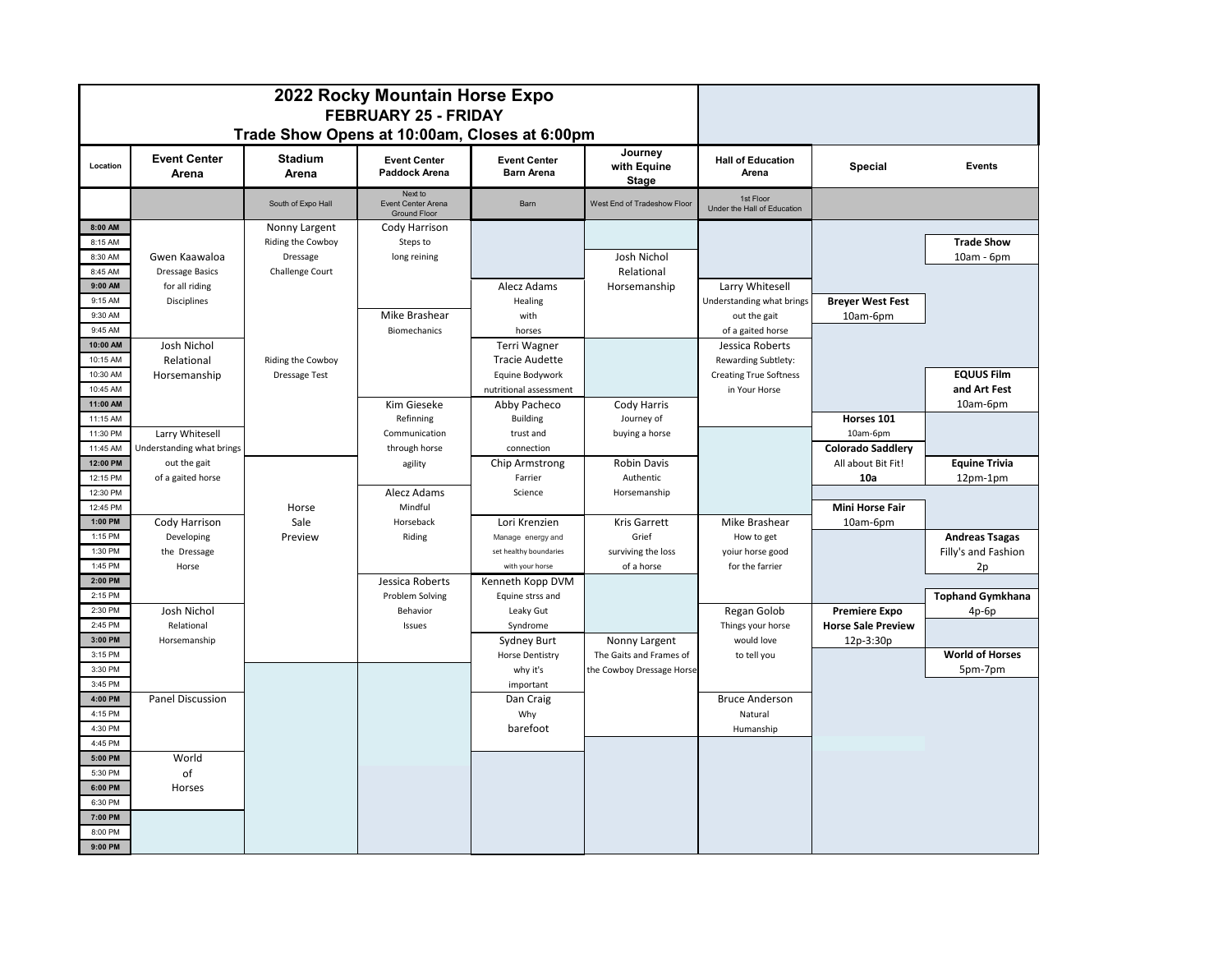| 2022 Rocky Mountain Horse Expo<br><b>FEBRUARY 26 - SATURDAY</b> |                              |                           |                                                      |                                          |                                                  |                                          |                          |                          |
|-----------------------------------------------------------------|------------------------------|---------------------------|------------------------------------------------------|------------------------------------------|--------------------------------------------------|------------------------------------------|--------------------------|--------------------------|
| Trade Show Opens at 10:00am, Closes at 6:00pm                   |                              |                           |                                                      |                                          |                                                  |                                          |                          |                          |
| Location                                                        | <b>Event Center</b><br>Arena | <b>Stadium</b><br>Arena   | <b>Event Center</b><br><b>Paddock Arena</b>          | <b>Event Center</b><br><b>Barn Arena</b> | Journey<br>with Equine<br><b>Stage</b>           | <b>Hall of Education</b><br>Arena        | <b>Special</b>           | Events                   |
|                                                                 |                              | South of Expo Hall        | Next to<br>Event Center Arena<br><b>Ground Floor</b> | Barn                                     | West End of Tradeshow Floor                      | 1st Floor<br>Under the Hall of Education |                          |                          |
| 8:00 AM                                                         |                              |                           |                                                      |                                          | Cody Harrison                                    |                                          |                          | <b>Trade show</b>        |
| 8:15 AM                                                         |                              |                           |                                                      |                                          | The Journey                                      |                                          |                          | $10a-6p$                 |
| 8:30 AM                                                         | Gwen Kaawaloa                |                           |                                                      |                                          | of buying                                        | Nonny Largent                            | Horses 101               |                          |
| 8:45 AM<br>9:00 AM                                              | <b>Dressage Basics</b>       |                           |                                                      |                                          | a horse                                          | Smooth                                   | $10a-6p$                 |                          |
| 9:15 AM                                                         | for all riding               | Larry Whitesell           | Cody Harrison                                        | Mike Brashear                            |                                                  | Transitions                              | <b>Colorado Saddlery</b> |                          |
|                                                                 | <b>Disciplines</b>           | Understanding what brings | Focus                                                | Trailer                                  |                                                  |                                          | All about Bit Fit!       |                          |
| 9:30 AM<br>9:45 AM                                              |                              | out the gait              | on the feel                                          | Loading                                  |                                                  |                                          | 10a                      | <b>Brever West Fest</b>  |
| 10:00 AM                                                        | Julie Goodnight              | of a gaited horse         |                                                      | 101<br>Chip Armstrong                    | Kris Garrett                                     | Jessca Roberts                           |                          | $10a-6p$                 |
| 10:15 AM                                                        |                              |                           |                                                      | Farrier                                  | Grief: Surviving                                 | Respectful Horsemanship:                 |                          |                          |
| 10:30 AM                                                        |                              | Josh Nichol               | Kim Gieseke                                          | Science                                  | the loss                                         | A New Way to Do                          |                          |                          |
| 10:45 AM                                                        |                              | Relational                | Refining commumication                               |                                          | of your horse                                    | Groundwork                               | <b>EQUUS Film</b>        |                          |
| 11:00 AM                                                        |                              | Horsemanship              | through horse                                        | Alecz Adams                              | <b>Robin Davis</b>                               | Nonny Largent                            | and Art Fest             |                          |
| 11:15 AM                                                        |                              |                           | agility                                              | Healing                                  | <b>Effectively balancing</b>                     | Mastering                                | $10a-6p$                 |                          |
| 11:30 PM                                                        |                              |                           | Tara Hieb                                            | with                                     | your Colorado                                    | Turns                                    |                          |                          |
| 11:45 AM                                                        |                              |                           | Anyone can learn                                     | horses                                   | grown hay                                        |                                          |                          |                          |
| 12:00 PM                                                        | Ann Judge                    | Cody Harrison             | to ride                                              |                                          | Parker                                           |                                          |                          |                          |
| 12:15 PM                                                        | Principles of Western        | A better flow             | at any age!                                          | Julie Goodnight                          | & Whitney                                        |                                          |                          | <b>Mini Horse Fair</b>   |
| 12:30 PM                                                        | Dressage and the effect      | for your ride             |                                                      | Question and                             |                                                  | Mike Brashear                            |                          | $10a-6p$                 |
| 12:45 PM                                                        | on every discipline          |                           |                                                      | Answer                                   |                                                  | Proper                                   |                          |                          |
| 1:00 PM                                                         |                              |                           | Alecz Adams                                          | Jessica Roberts                          |                                                  | Groundwork                               |                          |                          |
| 1:15 PM                                                         |                              |                           | Yoga                                                 | Stop Trying to Win:                      |                                                  | <b>Basics</b>                            | <b>Equine Trivia</b>     |                          |
| 1:30 PM                                                         |                              | Josh Nichol               | on                                                   | A New Way of                             |                                                  |                                          | $12p-1p$                 |                          |
| 1:45 PM                                                         |                              | Relational                | horseback                                            | <b>Being With Horses</b>                 |                                                  |                                          |                          |                          |
| 2:00 PM                                                         | Julie Goodnight              | Horsemanship              |                                                      | Kenneth Kopp DVM                         | Pam Thode                                        | Regan Golob                              |                          | <b>Colorado Premiere</b> |
| 2:15 PM                                                         |                              |                           |                                                      | Equine Stress and                        | Equine                                           | Things your horse                        |                          | <b>Horse Sale</b>        |
| 2:30 PM                                                         |                              |                           | Larry Whitesell                                      | Leaky Gut                                | Assisted                                         | would llove                              | <b>Andreas Tsagas</b>    | 2:30p                    |
| 2:45 PM                                                         |                              |                           | Understanding what brings                            | Syndrome                                 | Learning                                         | to tell you                              | Filly's & Fashion        |                          |
| 3:00 PM                                                         |                              | <b>Ginger Patrick</b>     | out the gait                                         | Sydney Burt                              | Terri Wagner                                     | Lori Krenzien                            | 2p                       |                          |
| 3:15 PM                                                         |                              | <b>Building and</b>       | of a gaited horse                                    | <b>Equine Dentitry</b>                   | <b>Tracie Audette</b>                            | The Art of in hand                       |                          |                          |
| 3:30 PM                                                         |                              | Training                  |                                                      | and why its                              | Equine bodywork                                  | groundwork to strengthen                 | Polo                     |                          |
| 3:45 PM                                                         |                              | a great drill team        |                                                      | important                                | <b>Nutritional Assessment</b>                    | the horse's body                         | $4p-5p$                  |                          |
| 4:00 PM                                                         | Polo                         |                           | Panel                                                | Abby Pacheco                             | Jessica Roberts                                  | <b>Bruce Anderson</b>                    |                          |                          |
| 4:15 PM                                                         |                              | (demo)                    | Discussion                                           | <b>Building</b>                          | The Ego                                          | Natural                                  |                          | <b>Mane Event</b>        |
| 4:30 PM                                                         |                              |                           |                                                      | trust and                                | Its Role                                         | Humanship                                |                          | $7p-9p$                  |
| 4:45 PM<br>5:00 PM                                              |                              |                           |                                                      | connection                               | in Horse Training                                |                                          |                          |                          |
| 5:30 PM                                                         |                              |                           |                                                      |                                          | Nonny Largent<br>Navigate cowboy dressage courts |                                          |                          |                          |
| 6:00 PM                                                         |                              |                           |                                                      |                                          |                                                  |                                          |                          |                          |
| 6:30 PM                                                         |                              |                           |                                                      |                                          |                                                  |                                          |                          |                          |
| 7:00 PM                                                         |                              |                           |                                                      |                                          |                                                  |                                          |                          |                          |
| 8:00 PM                                                         | Mane                         |                           |                                                      |                                          |                                                  |                                          |                          |                          |
| 9:00 PM                                                         | Event                        |                           |                                                      |                                          |                                                  |                                          |                          |                          |